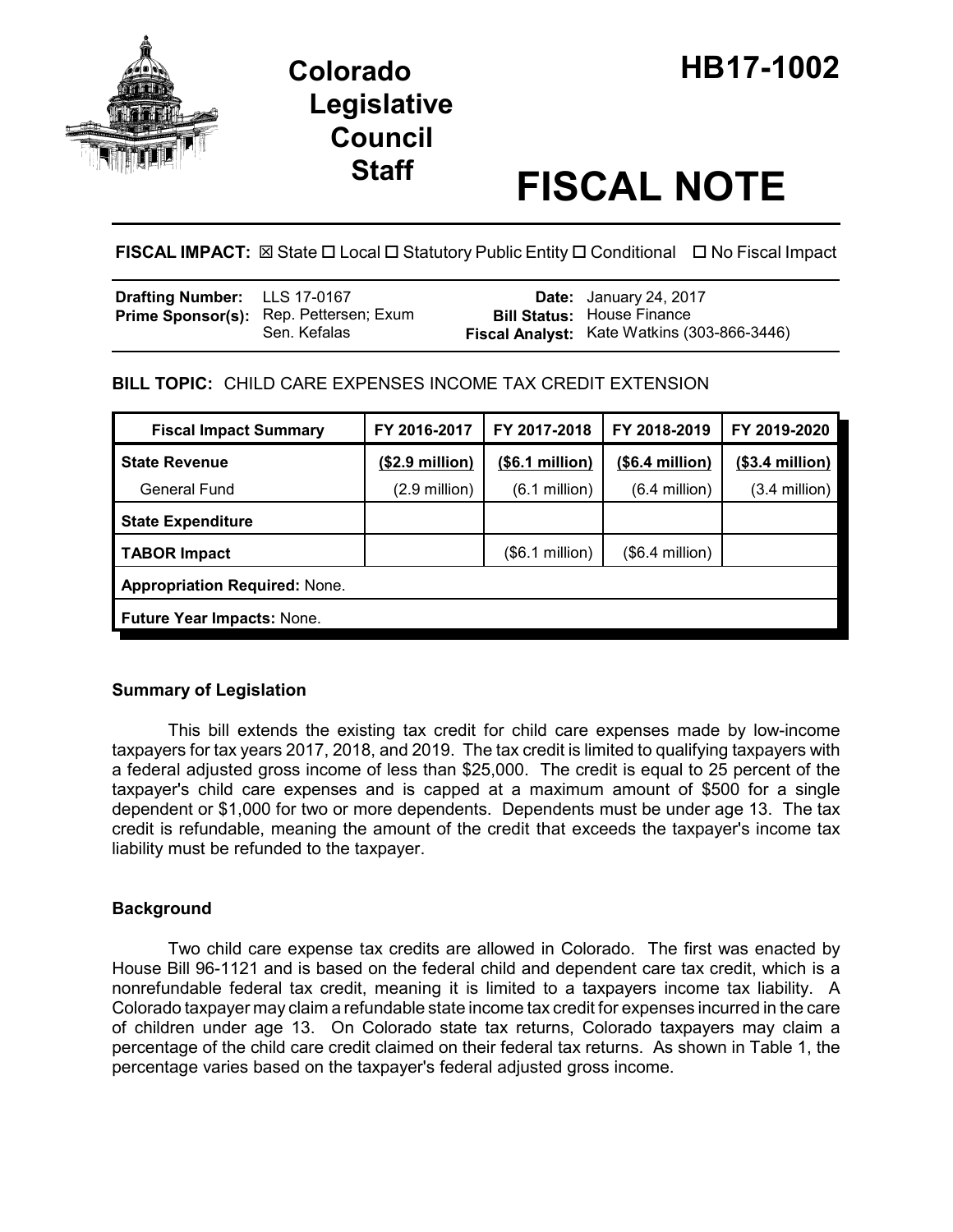| Table 1. Colorado Child Care Tax Credit         |                                             |  |  |  |  |
|-------------------------------------------------|---------------------------------------------|--|--|--|--|
| If the taxpayers's<br>adjusted gross income is: | The Colorado Child Care Credit will be:     |  |  |  |  |
| \$25,000 or less                                | 50 percent of the federal child care credit |  |  |  |  |
| From \$25,001 to \$35,000                       | 30 percent of the federal child care credit |  |  |  |  |
| From \$35,001 to \$60,000                       | 10 percent of the federal child care credit |  |  |  |  |
| \$60,001 or more                                | No Colorado child care credit is allowed    |  |  |  |  |

House Bill 14-1072 created an additional refundable child care expense tax credit for Colorado taxpayers who have a federal adjusted gross income of \$25,000 or less with insufficient federal tax liability to claim the existing state child care expense credit. Under current law this low-income child care expense tax credit is only available for tax years 2014, 2015, and 2016. House Bill 17-1002 extends the availability of this low income child care expense tax credit through tax year 2019.

#### **State Revenue**

**This bill will reduce General Fund revenue by \$2.9 million in FY 2016-17 (half-year impact), \$6.1 million in FY 2017-18, \$6.4 million in FY 2018-19, and \$3.4 million in FY 2019-20 (half-year impact).**

*Data and assumptions.* In fiscal year 2015-16, 34,337 taxpayers claimed an average tax credit of \$158, reducing General Fund revenue by \$5.4 million. Revenue estimates assume that the average tax credit will grow by the historical ten-year compound average annual growth rate in the price of child care and nursery school, as measured by the U.S. Bureau of Labor Statistics. After growing 4.2 percent in fiscal year 2016-17, the population of taxpayers qualifying for the credit is assumed to grow by the Colorado State Demography Office projections of the number of households in Colorado with children. Table 2 summarizes revenue and taxpayer impact projections based on these assumptions.

| Table 2. Estimated Revenue and Taxpayer Impact of HB17-1002 |                |               |               |                |  |  |  |  |
|-------------------------------------------------------------|----------------|---------------|---------------|----------------|--|--|--|--|
|                                                             | FY 2016-17     | FY 2017-18    | FY 2018-19    | FY 2019-20     |  |  |  |  |
| General Fund Revenue Impact                                 | \$2.9 million* | \$6.1 million | \$6.4 million | \$3.4 million* |  |  |  |  |
| Taxpayers Claiming the Credit                               | 35,779         | 36,315        | 36.921        | 37,524         |  |  |  |  |
| Average Tax Credit per Taxpayer                             | \$163          | \$168         | \$174         | \$180          |  |  |  |  |

*\*Half-year impact.*

### **TABOR Impact**

This bill reduces state revenue from the General Fund, which will reduce the amount of money required to be refunded under TABOR. TABOR refunds are paid out of the General Fund. This bill will reduce the TABOR refund obligation by \$6.1 million in FY 2017-18 and by \$6.4 million in FY 2018-19, reducing the Six-Tier Sales Tax refund by equal amounts. Since the bill reduces both revenue to the General Fund and the refund obligation by equal amounts, there is no net impact on the amount of money available in the General Fund for the budget in FY 2017-18 and FY 2018-19. The bill will reduce money available for the General Fund budget in years when the state does not collect money above the TABOR limit.